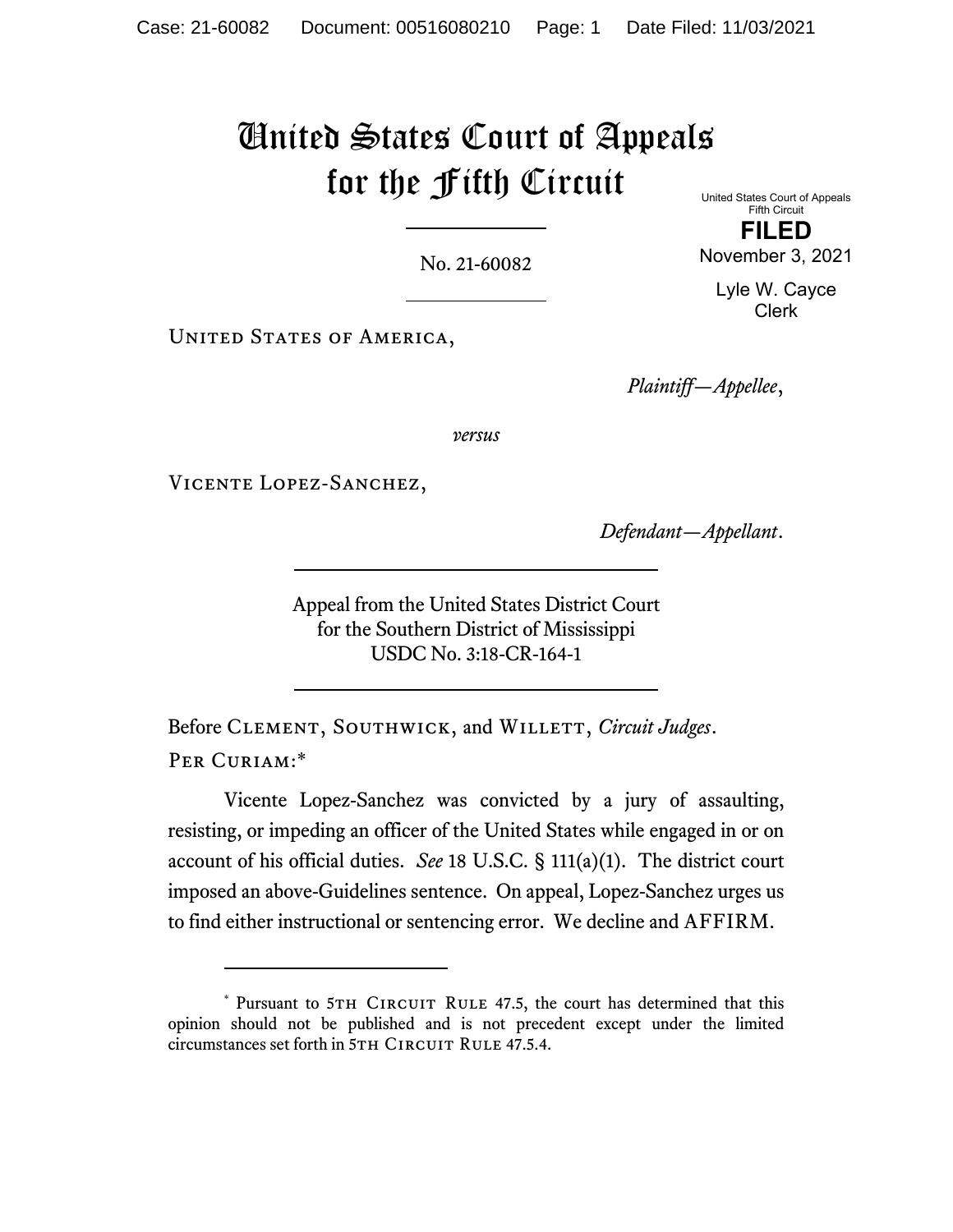I

Lopez-Sanchez challenges his conviction by arguing the district court erred in its refusal of his proposed jury instruction.<sup>1</sup> Lopez-Sanchez raises two arguments in support of this claim. Neither has merit.

Lopez-Sanchez first argues *Rehaif v. United States*, 139 S. Ct. 2191 (2019), requires proof that a defendant knowingly violated each element of a given offense. But this paints *Rehaif* too broadly. The statute in *Rehaif* directed an *enhanced punishment* for "anyone who '*knowingly* violates' [the underlying statute]," which is what enumerated the criminal elements. *Id.*  at 2194 (holding "knowingly" applied to all underlying elements). The plain text of § 111, however, contains no scienter-based enhancement. Neither is there any suggestion that § 111 requires a heightened showing of *mens rea* to avoid criminalizing otherwise lawful conduct.2 *Cf. id.* at 2196–98 (accumulating examples, concluding "the defendant's status is the 'crucial

<sup>&</sup>lt;sup>1</sup> The proposed instruction stated that, to find guilt, the jury must conclude beyond a reasonable doubt that Lopez-Sanchez "knew that the person assaulted was a federal officer . . . and that . . . the federal officer was then engaged in the performance of his official duty." The given instruction, however, counselled that "it is not necessary to show that the defendant knew the person being forcibly assaulted was at that time a federal officer carrying out an official duty so long as . . . the defendant intentionally committed a forcible assault."

<sup>2</sup> The standard self-defense instruction for § 111 confirms this reality. *See generally*  2 Fed. Jury Prac. & Instr. § 24:12 (6th ed.) ("Lawful self-defense" instruction); *United States v. Feola*, 420 U.S. 671, 684–86 (1975) (commenting on defense, which belies *mens rea*). This statute is therefore unlike those that have been justifiably subject to a heightened *mens rea*. *Compare United States v. X-Citement Video, Inc.*, 513 U.S. 64, 68–69 (1994) (reading 18 U.S.C. § 2252 to provide defense for individuals who "had no idea that they were even dealing with sexually explicit material"), *and Liparota v. United States*, 471 U.S. 419, 426–27 (1985) (reading 7 U.S.C. § 2024(b)(1) to avoid collaterally criminalizing accidental use of food stamps at store with disqualifying prices), *with Carter v. United States*, 530 U.S. 255, 269–70 (2000) (declining heightened *mens rea* under 18 U.S.C. § 2113(a) because "forceful taking—even by a defendant who takes under a good-faith claim of right—falls outside the realm of . . . 'otherwise innocent' [conduct]").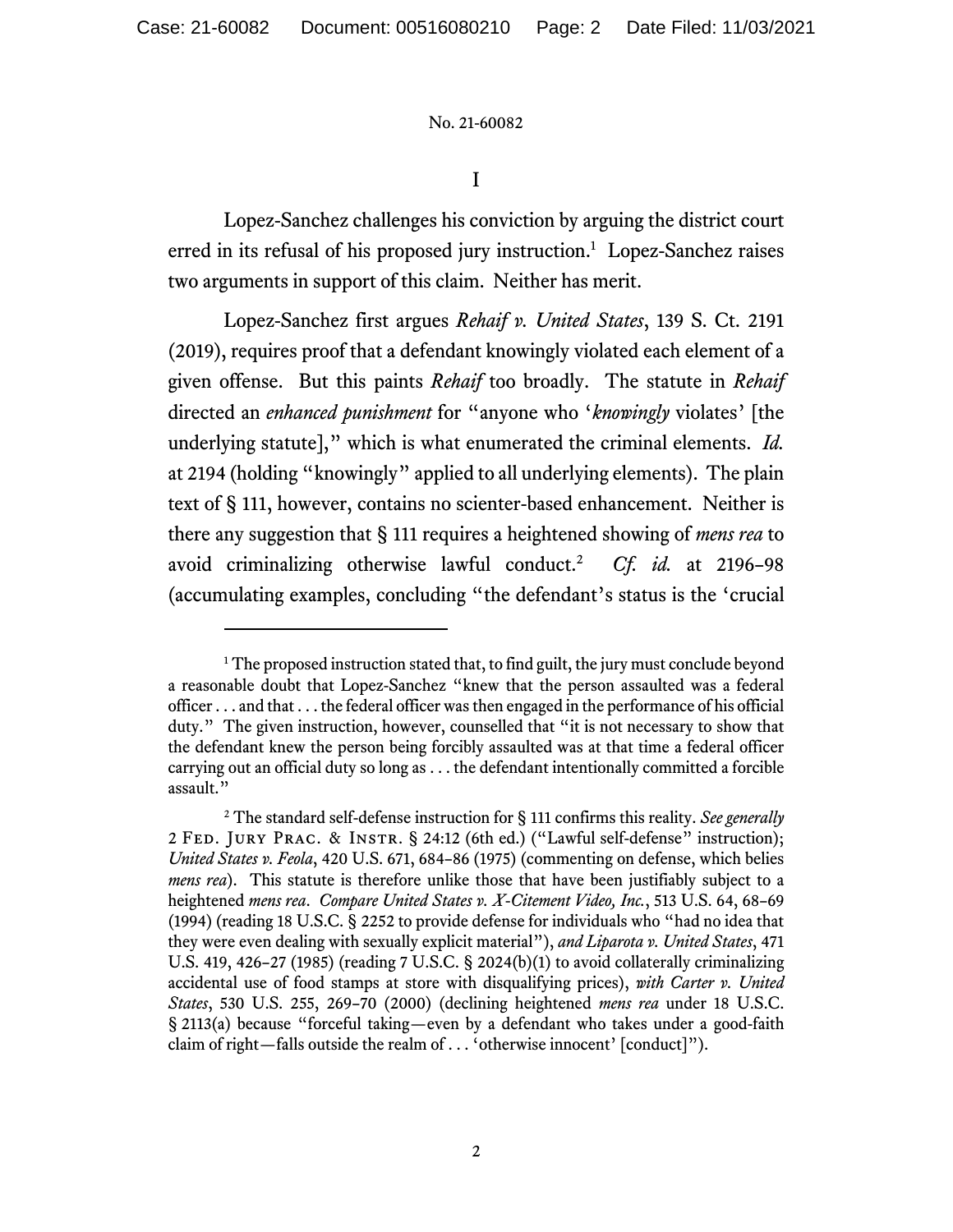element' separating innocent from wrongful conduct"). As such, not even a blank slate would give us reason to depart from the Supreme Court's earlier conclusion that § 111 requires nothing more than "an intent to assault, not an intent to assault a federal officer." *Feola*, 420 U.S. at 684–86; *see also, e.g.*, *United States v. Moore*, 958 F.2d 646, 648–49 (5th Cir. 1992). *See generally Rodriguez de Quijas v. Shearson/Am. Express, Inc.*, 490 U.S. 477, 484 (1989) (observing courts are bound to follow cases that directly control, even if potentially undermined).

Lopez-Sanchez's alternative reliance on *United States v. Young*, 464 F.2d 160 (5th Cir. 1972), is equally unavailing. There, the defendant argued he attempted to flee from "two strange white men" (in what he later learned was an unmarked police car) that had swerved in front of his car in order to "stop[] his path of travel," and the jury instruction precluded his potentially legitimate claim of self-defense. *Id.* at 162–64. We face no such dilemma. Not only does the record evidence preclude a legitimate claim of selfdefense,<sup>3</sup> but Lopez-Sanchez never argued otherwise.<sup>4</sup> Suffice it to say, this court is not a forum for litigants to retry their unsuccessful defense on alternative, novel theories. *See, e.g.*, *Bd. of Comm'rs for Atchafalaya Basin* 

<sup>&</sup>lt;sup>3</sup> Lopez-Sanchez appears to overlook the fact that the arresting officer-a *uniformed* police officer—is who produced handcuffs and asked Lopez-Sanchez to "place his hands behind his back" while Lopez-Sanchez was sitting in a police car, lights flashing. Neither have we confronted any reasonable explanation for how the mere presence of a plain-clothed police officer, with badge and gun openly displayed, transmogrified this setting into an attack by an unknown assailant. *See generally* Ex. G-1 at 2:03–:48.

<sup>&</sup>lt;sup>4</sup> Lopez-Sanchez conceded he "should not have [struggled] . . . [while] [a]n officer was trying to handcuff him" and instead argued, *inter alia*, that resisting arrest does not demonstrate intent to assault. This is echoed in Lopez-Sanchez's failure to request a selfdefense instruction, instead urging a tailored instruction that emphasized the officer's status generally. *Cf.* 2 FED. JURY PRAC. & INSTR. § 24:12 (6th ed.) ("Lawful selfdefense" instruction for § 111).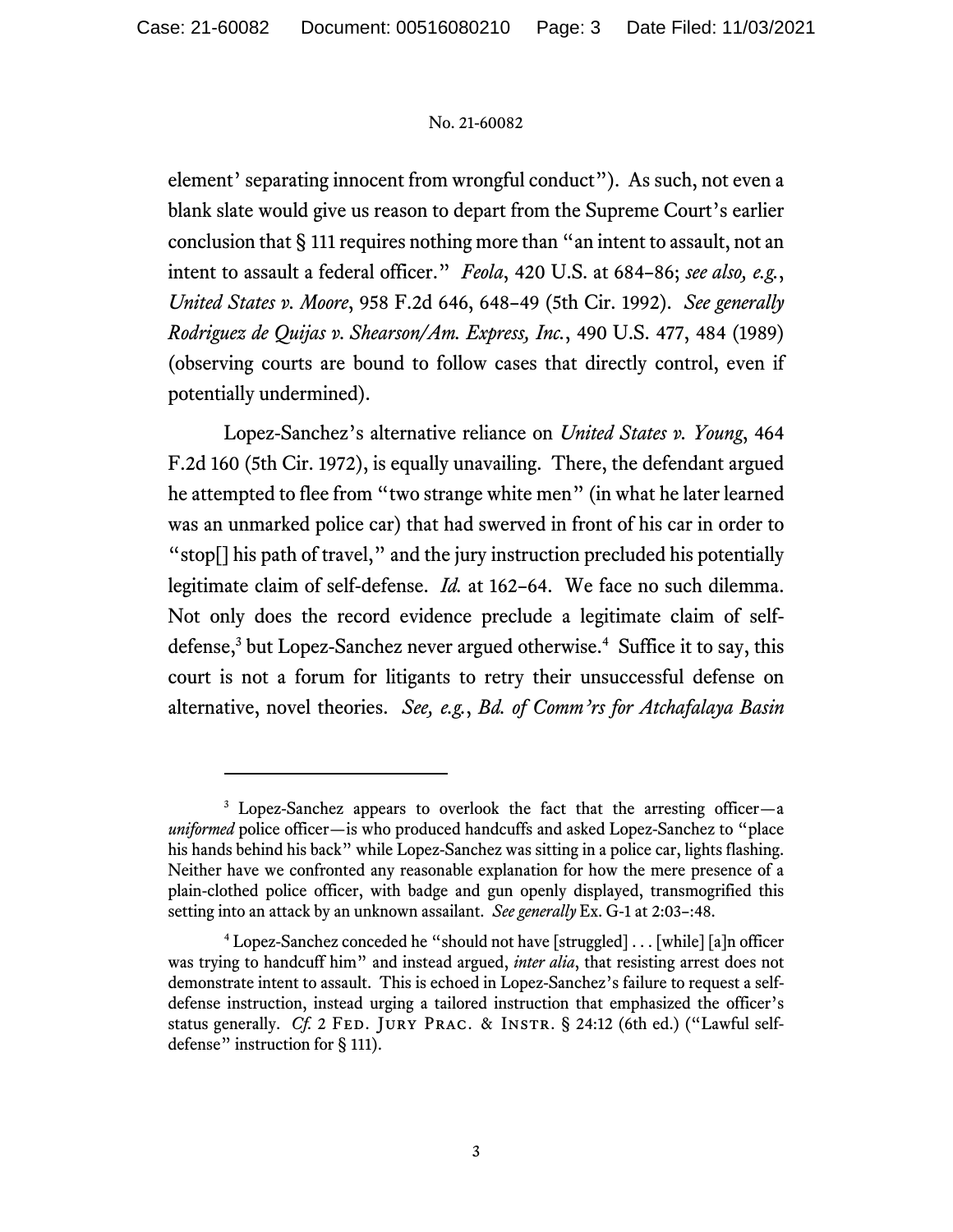*Levee Dist. v. Smyth*, 187 F.2d 11, 12 (5th Cir. 1951) (per curiam) (citations omitted).

## II

Lopez-Sanchez also contends his sentence was procedurally and substantively unreasonable. Again, we disagree.

## A

 Lopez-Sanchez did not preserve his claim of procedural error by objecting to the explanation with which he now takes issue. *See, e.g.*, *United States v. Mondragon-Santiago*, 564 F.3d 357, 361 (5th Cir. 2009) (accumulating cases). He must therefore demonstrate an error that is clear or obvious and affects his substantial rights. *See Puckett v. United States*, 556 U.S. 129, 135 (2009). Upon such a showing, we have the discretion to correct the error if it "seriously affect[s] the fairness, integrity, or public reputation of judicial proceedings." *Id.* (internal quotation marks and citation omitted).

Two points demonstrate that Lopez-Sanchez cannot survive this inquiry. First, the district court listened to the arguments of both parties, openly considered the 18 U.S.C. § 3553(a) factors, and indicated that it was persuaded by the Government's argument for an upward variance—allowing for effective appellate review. We see no error, much less a clear or obvious one. *See, e.g.*, *United States v. Fraga*, 704 F.3d 432, 439 (5th Cir. 2013). Second, Lopez-Sanchez fails to demonstrate that a more thorough explanation might have resulted in a lower sentence, as is required to implicate his substantial rights. *See, e.g.*, *Mondragon-Santiago*, 564 F.3d at 364–65.

## B

Lopez-Sanchez also asserts his 180-month sentence of imprisonment is substantively unreasonable because it exceeded the Guidelines range of 100